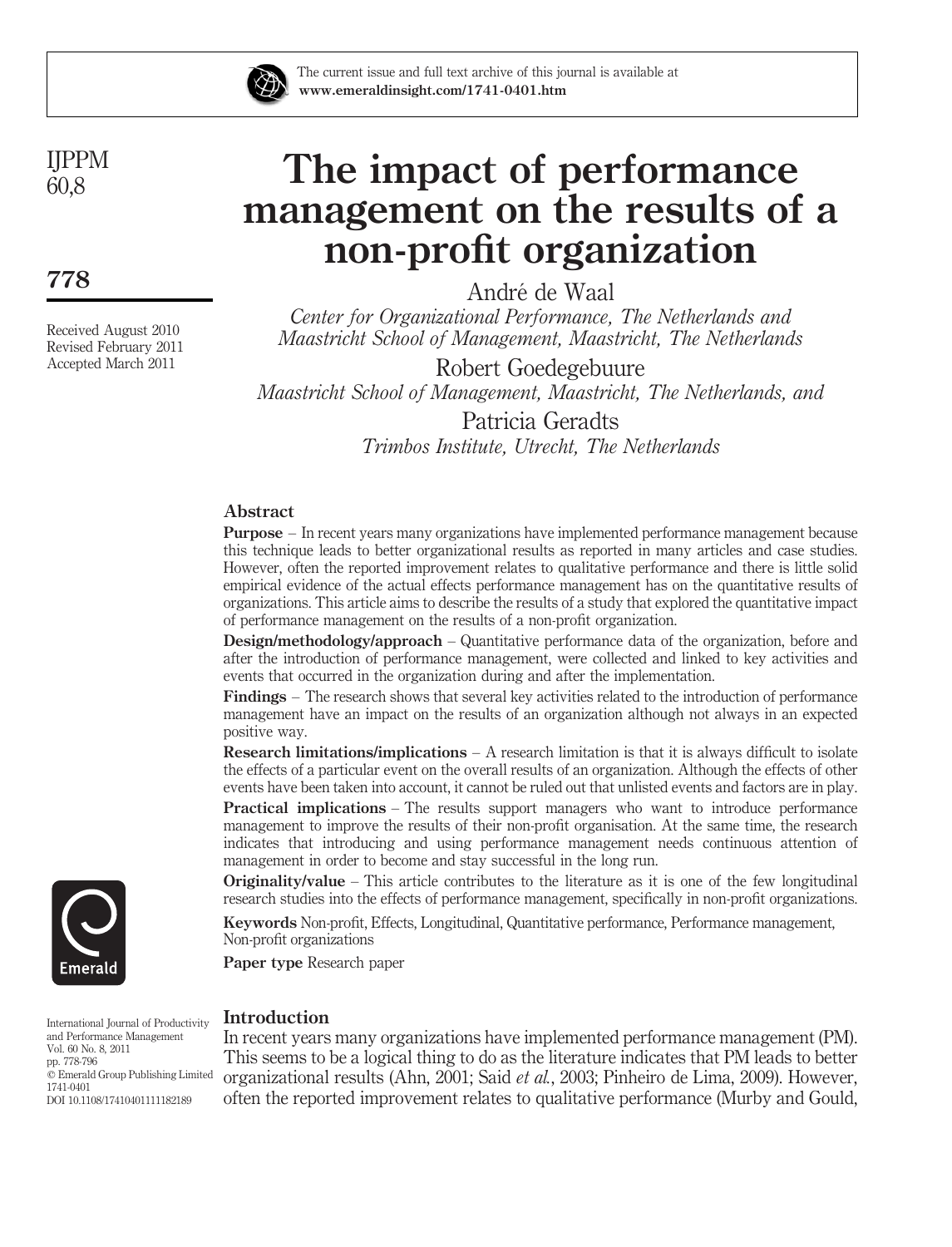2005; Chang, 2006; Henri, 2006) and there is little solid empirical evidence of the actual effects performance management has on the quantitative results of organizations (Bourne et al., 2000, 2005; Harris Mulvaney et al., 2006). Available research is often descriptive and anecdotical (de With and Dijkman, 2006) with ambiguous outcomes: after the implementation of PM systems such as a balanced scorecard quantitative performance sometimes improves, and sometimes it does not (Banker et al., 2000; Wiersma, 2003; Neely et al., 2004; Peljhan and Tekavčič, 2006; Ittner, 2008). This article describes the results of a study that explored the impact of PM on the performance of a non-profit organization. This research area has been neglected in the PM literature until now because of the difficulty of measuring longitudinal performance effects in the non-profit sector (Andersen and Lawrie, 2002; Radnor and McGuire, 2004; Verbeeten, 2008; Moxham, 2009). Quantitative performance data of the organization, before and after the introduction of PM, was collected and linked to key activities and events that occurred in the organization during and after PM implementation. Then it was analysed whether PM had a visible and significant impact on the quantitative results of the organization. As such, this article contributes to the literature as it is one of the few longitudinal research studies into the effects of quantitative performance management, specifically in non-profit organizations.

The article starts with an overview of the literature on the effects of PM on the results of organizations, and in particular non-profit organizations. This is followed by a description of the case organization and the implementation process of PM at that organization. Special attention is given to key events that occurred during the implementation and subsequent use of PM. Then a link is made between these events and the quantitative performance of the organization over time, after which the resulting match is analysed and discussed. Finally, the limitations of the research are given.

## The effects of performance management

Over the past decades PM has attracted much research interest from both academic and business communities. In this article the following definition of PM is used:

[...] the process where steering of the organization takes place through the systematic definition of mission, strategy and objectives of the organization, making these measurable through critical success factors and key performance indicators, in order to be able to take corrective actions to keep the organization on track (de Waal, 2007, p. 19).

The effectiveness of the process is defined as the achievement of both financial and non-financial targets, the development of skills and competencies, and the improvement of customer care and process quality (de Waal, 2007, p. 120). In this respect, PM as used in this article focuses on organisational performance and not on individual performance. It also focuses on the combination of performance measurement and acting on the results of the measurement. Since its introduction many authors have listed the advantages of applying PM (see for example: Jowett and Rothwell, 1988; Kaplan and Norton, 1996; Epstein et al., 2000; Ahn, 2001; Ittner et al., 2003; Davis and Albright, 2004; Neely et al., 2004). The general tendency in this literature is that organizations that have implemented PM perform better in both financial and non-financial terms than organizations that are less performance management driven. This is explained by the fact that PM directs attention and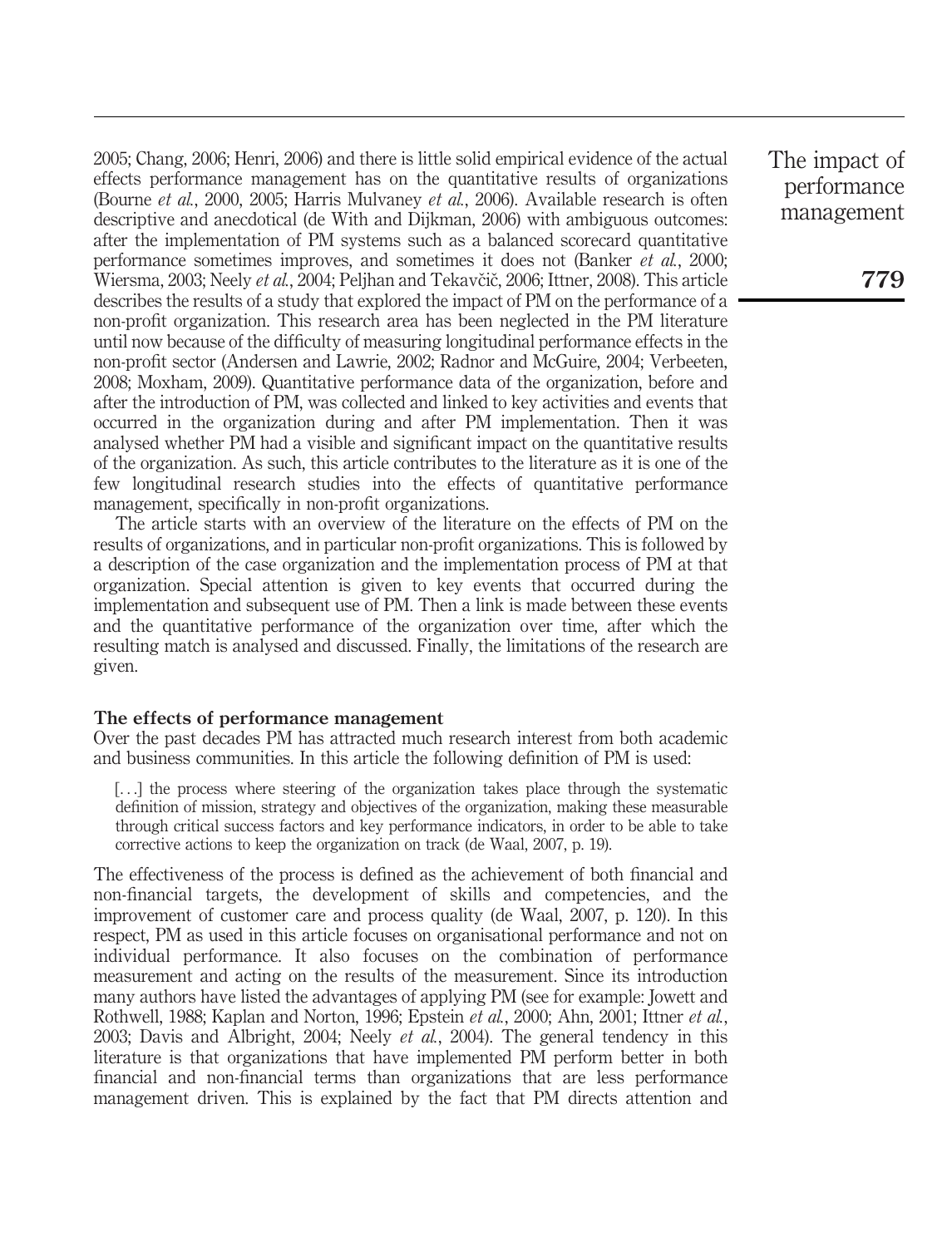IJPPM 60,8

780

motivates the organization to act in a strategically desirable way. It also helps management to assess progress to-ward strategic goals (Langfield-Smith, 1997) and individuals to see their part in the wider enterprise with greater clarity (Williams, 1998).

However, many of the studies in which these benefits are mentioned are anecdotal and thus there is little empirical evidence about the impact of PM on performance (Ittner and Larcker, 1998; Bourne et al., 2000; Neely and Austin, 2000; Bourne et al., 2003; Davis and Albright, 2004; Neely et al., 2004; Neely, 2005). In this respect, Rangone (1997) remarks that the link between organizational effectiveness and the use of performance measures has been widely recognized but that explanations for this link are constrained by the lack of clear theoretical foundations for many measurement tools and techniques and an apparent preference for description and prescription on the part of writers in the field (Holloway, 2000). Some studies do not find an explicit link between the use of non-financial measures and organizational performance. Perera et al. (1997) reason that this could be caused by the fact that organizations might consider introduction of PM less important than organizational structural arrangements or that the main benefits of the use of PM are motivational rather than instrumental, or that performance is a complex variable with a multiplicity of factors contributing to the level of global performance at any point in time. Armstrong and Baron (1998, p. 113) draw attention to the fact that it is often difficult to establish (forward) causation when they stated that one cannot prove that X produces Y, but neither can one prove that it did not. They give the example that when a study claims to establish that there is a proven connection between PM and measures of organizational performance, it is a matter of speculation as to whether the results in the most effective companies were created by PM, or whether the most effective companies were the ones most likely to introduce PM. Showing the impact of PM in non-profit organizations is even more problematic than in profit organizations. Implementing and using PM in the non-profit sector is more difficult due to a relative lack of clarity in the purpose and direction of PM in non-profit organizations and the distinct scarcity of empirical longitudinal studies in this area (Andersen and Lawrie, 2002; Franco and Bourne, 2003; Radnor and McGuire, 2004; Adcroft and Willis, 2005; Greatbanks and Tapp, 2007; Manville, 2007; Moxham, 2009). This article aims to fill the gap in the literature by describing research aimed at discovering the effects and impact of recently introduced PM on the results of a non-profit organization. The research question which is investigated in this article is therefore as follows: "How does the introduction of performance management affect the performance of a not-for-profit organisation?"

#### Research approach

Yin (1994, p. 20) supports the use of a case-based approach when real life context and situations are to be investigated. The research described in this article can be characterised to be of a quasi-experimental design, concerning a longitudinal case study in which a record of all plausible effect-causation events has been made (Wiersma, 2003). More specifically, it constitutes an interrupted time-series design because this design is considered to be especially strong when a rapid effect is expected of an intervention, such as implementing PM (Marcantonio and Cook, 1994). In the design, post-intervention data is compared with pre-intervention data, to compare and estimate the effect and impact of that intervention.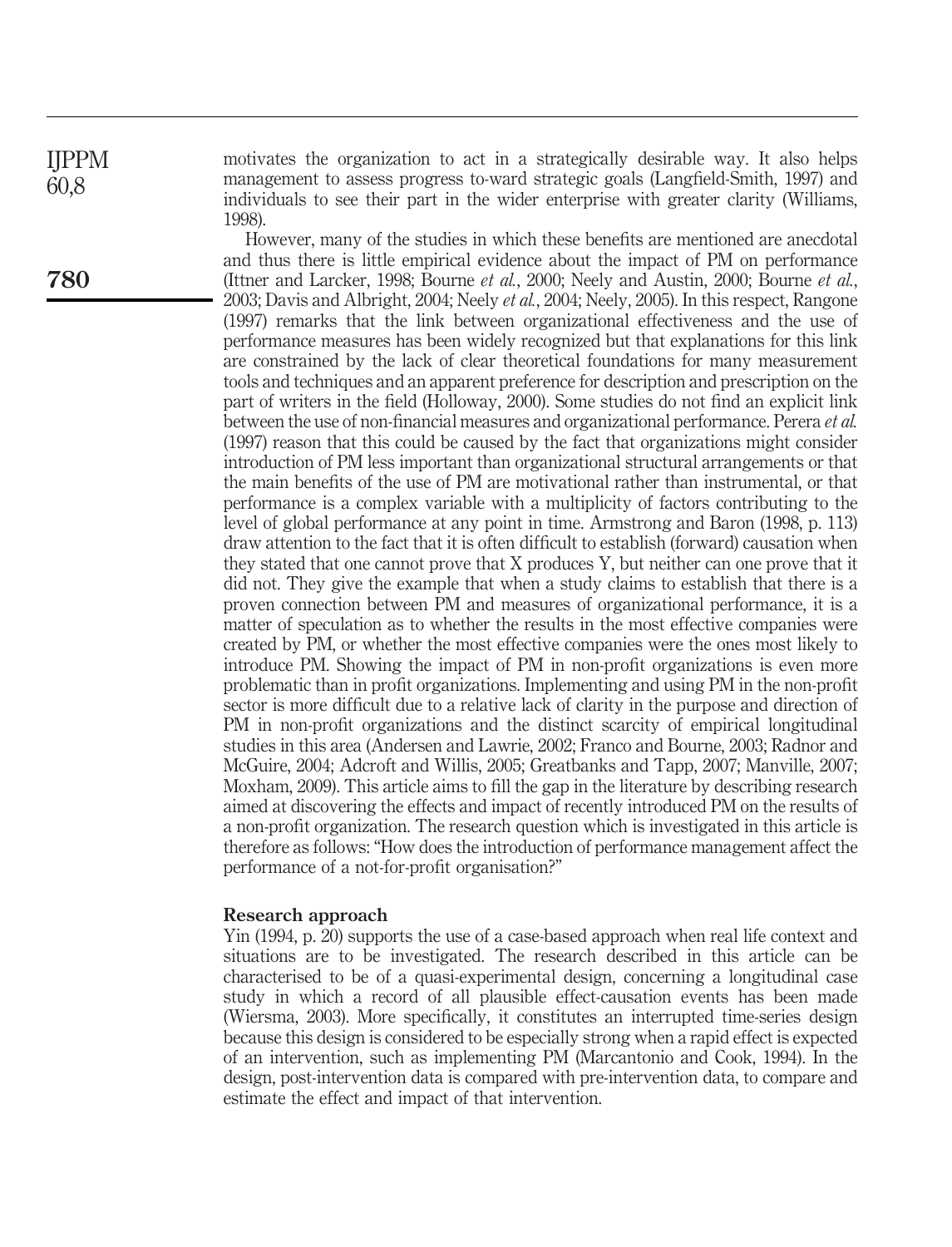As one of the researchers had worked at the case company for several years and was still employed there at the time of the study, the researchers had easy access to data and reports from the company. Also, the other two researchers were able to interview the researcher working at the case company to obtain additional information. The analysis of the case data was done by these two researchers and discussed and verified with the case company researcher. This division of work was chosen as the case company researcher had been involved in the introduction and roll-out of PM at the case company.

#### Case company: the Trimbos Institute

The Trimbos Institute is The Netherlands' Institute for Mental Health and Addiction. The institute is committed to fostering a better quality of life through knowledge development and application regarding mental health, addiction and accompanying somatic illnesses. Its target groups comprise primarily those having problems in these areas, but also people in their immediate surroundings, and health care professionals. The main activities of the Trimbos Institute are informing policymakers, politicians and professionals about the mental health of the Dutch population; identifying and monitoring mental health and addiction problems; conducting research on and evaluating the structure, accessibility, quality and effectiveness of health care; developing new methods for treatment, drawing up guidelines, setting up prevention programmes; developing and executing courses and training programmes; and furnishing and organizing national prevention campaigns. The institute runs a broad range of (pilot) projects in the field of alcohol, drugs and addiction, aimed at development of evidence-based information and prevention, development of harm and/or risk reduction strategies, implementation of ambulant care and brief interventions, and analysis and evaluation of alcohol and drug demand reduction policy. The institute is a non-profit organization funded by subsidies and project funds from donors. Most of its work is commissioned by the Ministry of Health, Welfare and Sport, the Ministry of Foreign Affairs, and ZonMW (Netherlands Organization for Health Research and Development). Other clients include mental health organizations, health insurers, client organizations, GGZ Nederland (Netherlands Association for Mental Health Care), local authorities, the European Commission, the MATRA programme (Ministry of Foreign Affairs) The Ministry of Youth and Family, UNODC, European bodies and many others.

At the institute approximately 250 people (70 percent with academic qualifications) work on over 300 projects annually. The institute is organized into thirteen thematic programmes which are clustered around four centres. A programme consists of thematically related or interconnected projects. Whereas the projects have a limited scope and duration, the programmes have a more substantial character. The programmes address a particular theme related to mental health care, addiction care or social care for a prolonged period of time and may involve research; development of model programmes and guidelines; and/or the provision of implementation help for both care and prevention purposes. The four centres and the programmes which they encompass are the Centre for Innovation of Mental Health Care, Monitoring and Policy, the Centre for Prevention and Brief Interventions, the Centre for Youth, and the Centre for Long-Term Care (Figure 1).

A feature common to all programmes and activities is the collaboration with knowledge institutes, universities, professional associations, professionals, client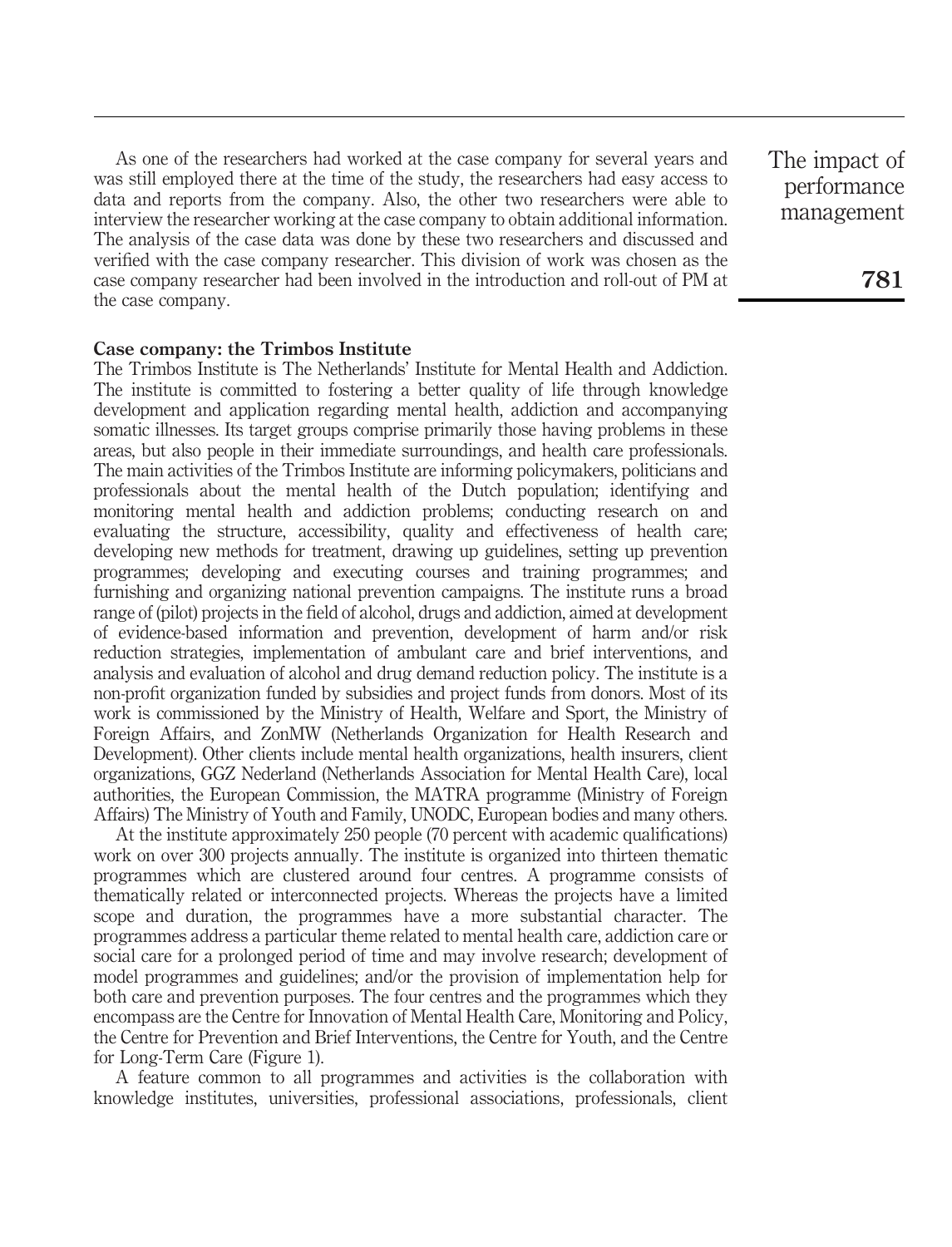

organizations and other stakeholders. Within the context of the national and regional mental health services, Trimbos works for and with some 400 local, national and international organizations in the area of prevention, care, treatment and social reintegration. The institute is a prominent collaboration partner of the World Health Organization (WHO) in the area of information, disseminating and increasing the accessibility of knowledge about mental health services. Accordingly, the Trimbos Institute contributes to the implementation of the following frameworks: WHO Mental Health Declaration for Europe and Action plan, the Tallinn Charter (Health Systems for Health and Wealth) and the European Pact for Mental Health and Well-being. The institute has 70 publications per year, maintains 40 specialist web sites, and publishes nine specialist e-zines.

## Introducing PM at Trimbos

In the beginning of this century the Trimbos Institute experienced great turbulence, among others because of several rapid changes in management, a changing external environment which expected Trimbos to function more as a knowledge centre, and the shifting nature of the subsidy relation with the Ministry of Health, Welfare and Sport which in the past had been a reliable source of income for the institute but had now become more professional and demanding, and as a consequence this stream of revenue was not as steady as it used to be. Unfortunately because of the turmoil and the "survival mode" the institute was in, little attention had been paid to the strategy of Trimbos. The new director, appointed at the beginning of 2003 had been busy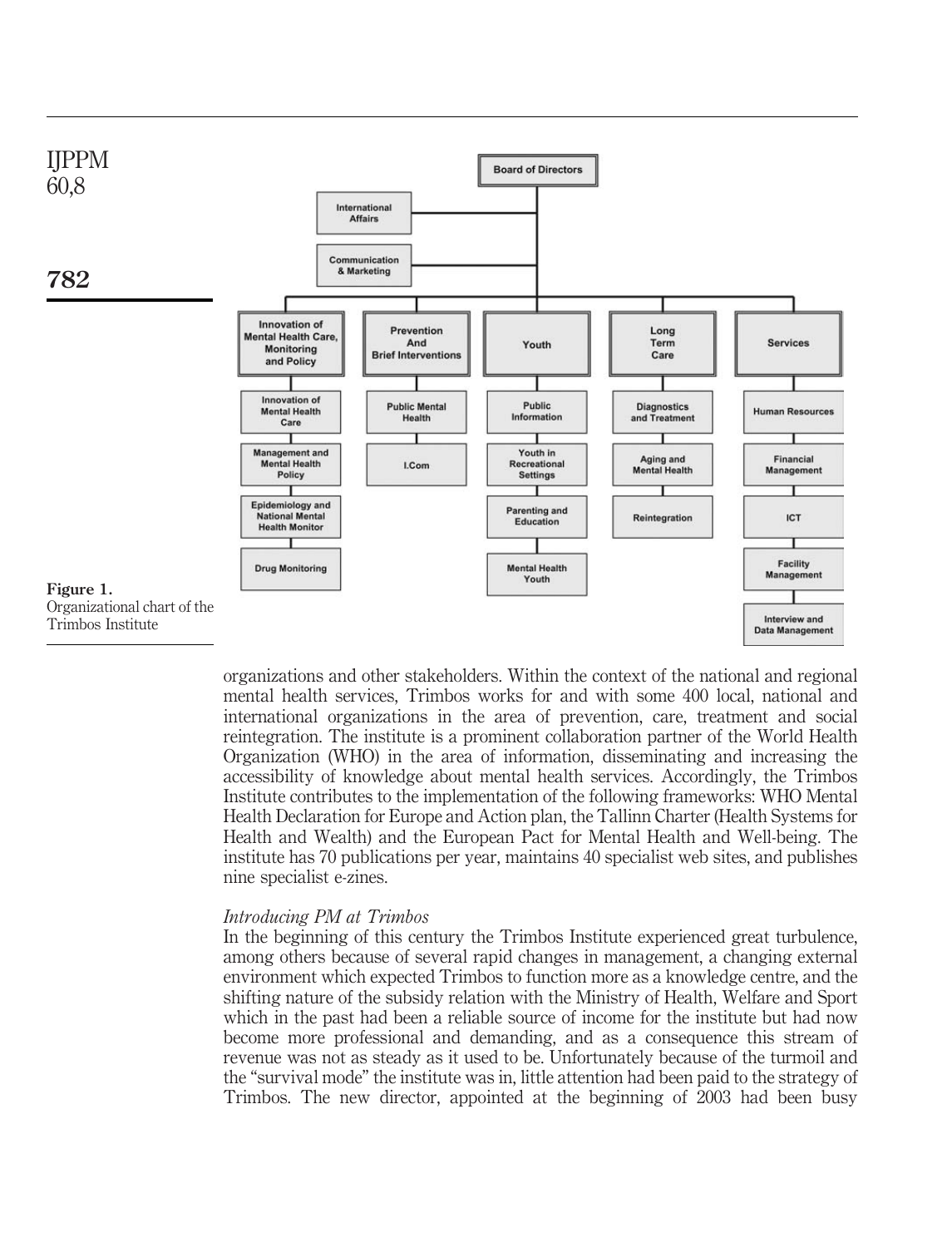stabilizing the organization and had only been able to introduce business plans during 2003. At the beginning of 2005 the management decided to recalibrate the strategy using PM. The aim of the introduction of PM was to develop robust strategic objectives for the institute and to make these measurable using critical success factors (CSFs) and key performance indicators (KPIs), so that mangers and employees could take corrective and preventive actions to keep the institute on course. A CSF provides a qualitative description of an element of the strategy in which the organisation has to excel in order to be successful. The CSF is quantified, made measurable, by a KPI (de Waal, 2007, p. 113).

The introduction of PM started in the summer of 2005. The first step was developing scenarios for Trimbos, based on external and internal developments which could and probably would affect the future of the institute. For each scenario the management indicated whether it was an opportunity or a threat and the chance of the scenario becoming reality. An examples of a scenario was: The subsidy of the Ministry of Health, Welfare and Sport will be reduced by 30 to 50 percent in comparison to 2004 (threat, 80 percent probability). The next step was to match the existing strategic objectives of Trimbos against the scenarios in order to evaluate whether the probable future developments were sufficiently taken into account. As this turned out to be not the case, new strategic objectives were drafted. During the third step of the PM introduction, the newly developed strategic objectives were elaborated by the management into CSFs and KPIs. Table I contains several examples of CSFs and KPIs for two of the strategic objectives.

During the last step in the PM development process the leaders of the centres and the programmes were asked to tailor the newly developed strategic objectives, CSFs and KPIs to their centres respectively programmes so they would appeal to their employees. Finally, the reward system was adapted to the new situation. Management would from now on be evaluated and rewarded on the achievement of performance agreements (which were drafted based on the strategic objectives, CSFs and KPIS), the achievement of personal development agreement (i.e. obtaining a degree, following specific training sessions) and general functioning and behaviour. A bonus scheme was not introduced; instead a gratuity was installed for which people can be nominated at the end of each quarter.

#### Key events

During the implementation and subsequent use of PM many activities and projects, both related and unrelated to the PM implementation, were undertaken in the institute. It was expected that the key events occurring during the PM project directly impacted on the results of the institute and therefore constituted plausible effect-causation events. At the same time, certain events that occurred in the institute but were unrelated to the PM implementation could also have had a direct or indirect influence on the institute's results. In the subsequent statistical analysis the impact of these events is tested. Table II provides an overview of the key events which occurred at Trimbos.

#### Results

Based on the experience of the researcher who worked at Trimbos the following KPIs were identified that best represented the performance of the institute: absenteeism, customer satisfaction, chargeability rate, lead time and project losses. Quarterly data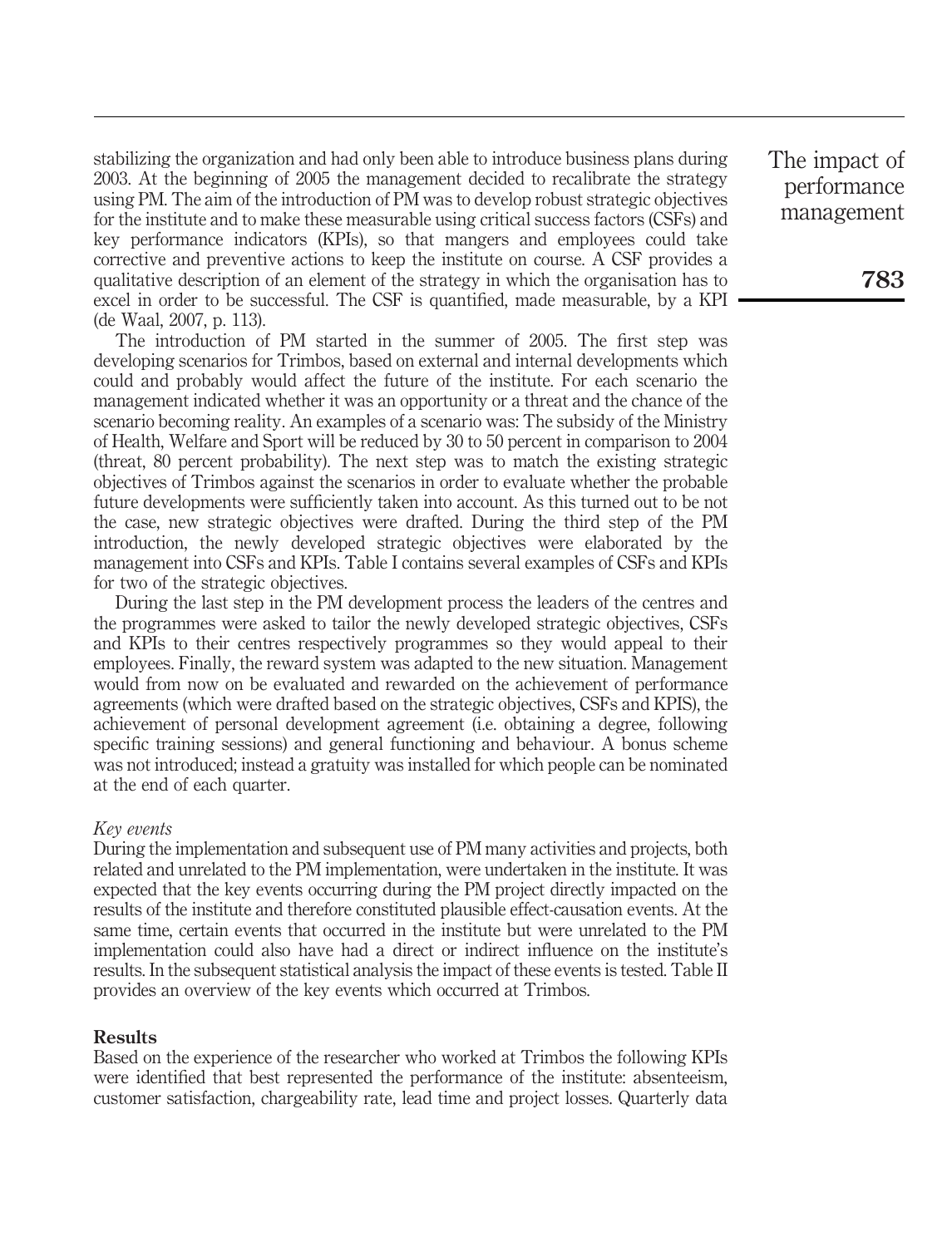|                                                   | Strategic objective                                                | CSF                                         | <b>KPI</b>                                                                                                                         |
|---------------------------------------------------|--------------------------------------------------------------------|---------------------------------------------|------------------------------------------------------------------------------------------------------------------------------------|
|                                                   | Strengthen relations with<br>current customers of the<br>institute | Current customers                           | Percentage of current customers versus<br>total number of customers<br>Turnover current customers versus<br>total turnover         |
| 784                                               |                                                                    |                                             | Increase in turnover of current<br>customers                                                                                       |
|                                                   |                                                                    | Excellent project execution                 | Customer satisfaction score                                                                                                        |
|                                                   |                                                                    | Preferred supplier                          | Percentage of customers were Trimbos<br>is preferred supplier versus total<br>number of customers                                  |
|                                                   |                                                                    | Understanding of client                     | Hit ratio quotations                                                                                                               |
|                                                   |                                                                    | needs                                       | Number of customers visited versus                                                                                                 |
|                                                   | Guarantee the scientific<br>quality of Trimbos' output             | Solid scientific reputation                 | total number of customers, per year<br>Number of successful applications for<br>scientific grants<br>Number of scientific speaking |
| Table I.<br>Examples of Trimbos'<br>CSFs and KPIs |                                                                    | Time available for scientific<br>activities | engagements<br>Time available for scientific activities<br>Number of scientific publications                                       |

on these five KPIs were collected over the period 2003/Q1 (period 1 in the subsequent Figures) to 2008/Q4 (period 24), giving 24 data points per KPI. Effects of the key events were analyzed using analysis of variance (ANOVA). Seasonal adjustment of the data was applied where needed [1]. Any trends in the series were assumed to be caused by the events rather than being autonomous in nature. The impacts of events were assumed to have an immediate and lasting impact, by structurally raising the level of the series. As the number of observations was limited, cumulative (multivariate) and interactive effects of events have not been taken into consideration. Instead, cumulative effects had to be deduced by inspection of the pattern of effects of individual events. Since we were interested in the patterns of effects across events, and ANOVA – in this case – proved to produce robust results that takes into consideration the (interval and ratio) measurement levels of most variables, the alternative of non-parametric tests was discarded, though the latter undoubtedly better deal with issues of non-normality in the data and small samples. Events that more or less coincide in time have been grouped together, since it was impossible to assess their effects separately. The impact of event 1 could not be evaluated as no prior data is available. The grouping of the events is given in Table II. Under the null hypothesis of no effect, the series means before and after the events were expected to be equal; inequality suggested a level shift, representing an impact of the event on the results of the organization.

#### Impact on absenteeism

Absenteeism is defined as the proportion of all employees that were absent within a certain period of time. The lower the percentage is, the better it is for the organization. After imputation of missing quarterly data (in this case for periods 2, 4 and 9) by extrapolation between the periods before and after the gap in the graph, seasonal influences were detected (not surprisingly, absenteeism rates are highest in the winterly quarters; see Figure 2).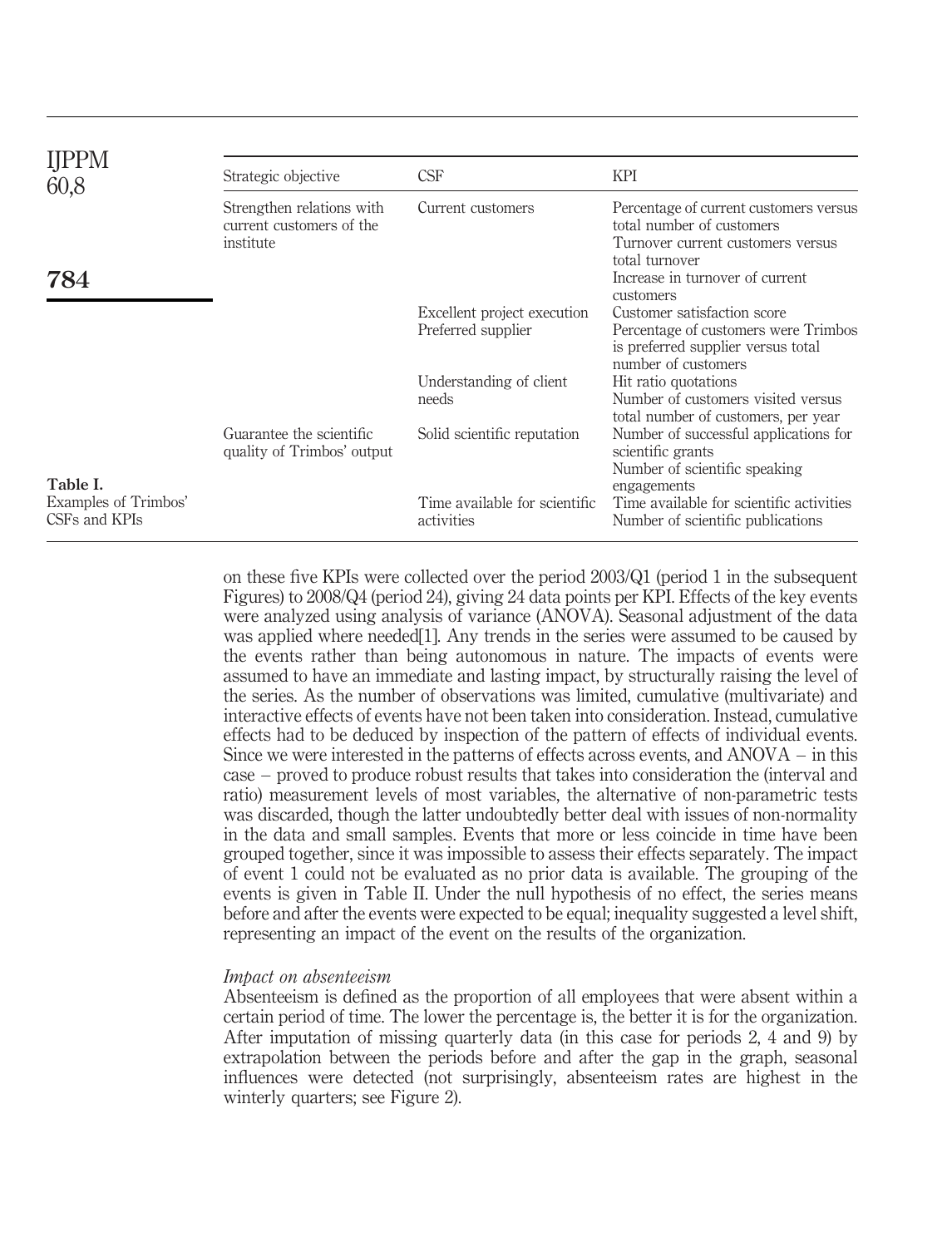| Group                                                             | $\gtrsim$                | Date                                  | Event                                                                                               |                                                                                                                                                                                               |
|-------------------------------------------------------------------|--------------------------|---------------------------------------|-----------------------------------------------------------------------------------------------------|-----------------------------------------------------------------------------------------------------------------------------------------------------------------------------------------------|
|                                                                   | $\overline{\phantom{0}}$ | 11-01-2003                            | Appointment new managing director<br>Introduction business plans                                    | Request to people to convert their ideas for new products/services in<br>business plans, to let them look in a more business-wise manner at                                                   |
| $\mathcal{L}$                                                     | $\mathcal{L}$            | 5-10-2003                             |                                                                                                     | their research and its possibilities                                                                                                                                                          |
|                                                                   |                          | 11-01-2005                            | 20 percent budget cut on structural subsidy,<br>by Ministry of Health, Welfare and Sport            | Consequences were cut-backs and contracts with several employees<br>were not extended                                                                                                         |
| $\omega \neq \omega$                                              |                          | 1-04-2005                             | Appointment new director operations                                                                 |                                                                                                                                                                                               |
|                                                                   | m 4 10 0                 | 1-08-2005<br>1.09-2005                | Appointment new controller<br>Start PM process                                                      | The newly developed CSFs and KPIs were reported manually                                                                                                                                      |
|                                                                   |                          |                                       | Introduction project management                                                                     | Training for both managers and employees on project management                                                                                                                                |
| $\sim$                                                            | $\sim \infty$            | 110-2005<br>06-12-2005                | 10 percent budget cut on project and<br>Obtaining ISO certification                                 | Certification on the quality of Trimbos' processes<br>Consequences were cut-backs<br>skills                                                                                                   |
| G                                                                 | G                        | 1-01-2006                             | structural subsidies, by Ministry of Health,<br>Welfare and Sport                                   |                                                                                                                                                                                               |
| $\Xi$                                                             | 10 <sub>1</sub>          | 1-07-2006<br>11-09-2006               | Start TOP program for high potentials<br>Introduction corporate performance<br>management IT system | Implementing Hyperion so the new CSFs and KPIS could be reported<br>Dedicated program to further develop high potential employees<br>automatically                                            |
| 12                                                                | $\overline{2}$           | 11-10-2006                            | Start structural measurement of all CSFs<br>Introduction employee counselling cycle<br>and KPIs     | Yearly structural translation of departmental objectives in individual<br>Not all CSFs and KPIs could be reported from the beginning, these<br>indicators are now also monitored and reported |
| $\mathbf{13}$                                                     | $\mathbb{C}$             | 1.01-2007                             |                                                                                                     | objectives during the planning discussion, and yearly progress and<br>evaluation review with each employee                                                                                    |
|                                                                   |                          | 1-01-2007                             | Establishing new C&M department                                                                     | New department charged with improving the quality of both external<br>and internal communication                                                                                              |
|                                                                   | $\overline{15}$          | 1-03-2007                             | Obtaining Investors in People certification<br>Start acquisition training                           | Dedicated training program to increase the acquisition skills of<br>By implementing PM and the employee counselling cycle the<br>managers and employees                                       |
| $\frac{16}{17}$                                                   | $\frac{16}{17}$          | 18-10-2007<br>21-10-2008<br>8-10-2007 | Extension ISO certification                                                                         | development of employees was coupled structurally to the objectives<br>of the institute, which yielded Trimbos the IiP certificate                                                            |
| Table II.<br>Overview of the grouping<br>of key events at Trimbos |                          |                                       |                                                                                                     | The impact of<br>performance<br>management<br>785                                                                                                                                             |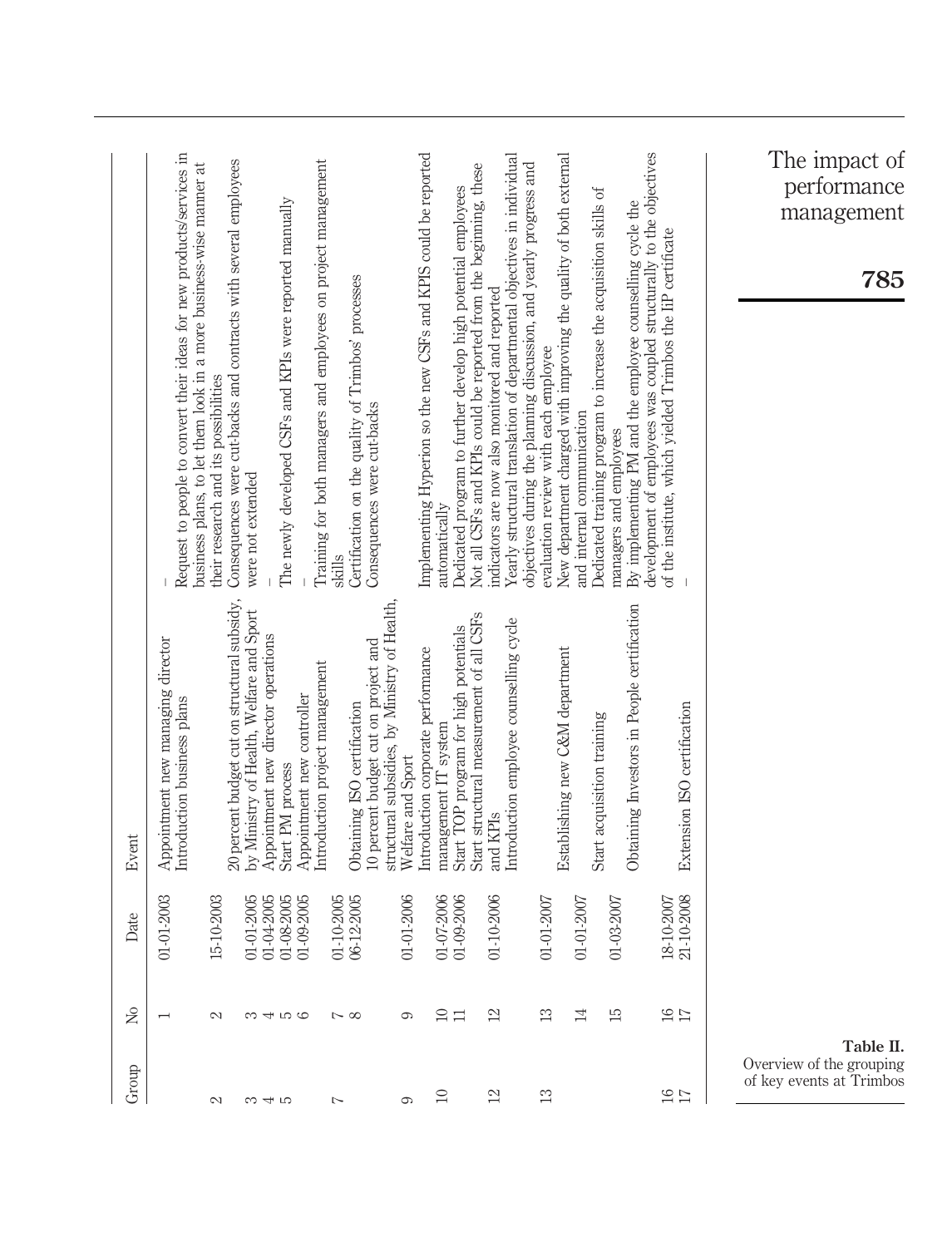

ANOVA was used to test whether the seasonally adjusted means of observed data only differed significantly before and after certain events (see Tables III and IV for an example of the data used in the evaluation of the event). After event 2, introduction of the business plans, occurred, absenteeism rose from 3.39 to 4.17, the difference being significant at the 90 percent level of confidence (Sig.  $\lt$  0.10). Caution is in place because there are only two data points available before event 2 and absenteeism has risen while the expectation is that it should have been lower or not affected by the introduction of business plans. An explanation could be that, as a consequence of introducing business plans, the institute professionalized which could be construed by some people as threatening or as lowering the "family-feel" of the organization, thus lowering their feeling of well-being and subsequently increasing absenteeism.

Likewise the influence of the other events was tested. Table V shows that after event 9, the 10 percent budget cut, a significant (at the 90 percent level) drop in absenteeism took place, however this decrease seems not to have been structural. In general in tough times (caused by for instance budget cuts) absenteeism decreases as people are afraid of losing their job and they therefore call in sick less than normal. As

| Table III.<br>Example of the data used<br>to evaluate an event (in                                                       | EVENT 02:<br>Introduction business plans<br>Mean                                                            |                      | $\boldsymbol{n}$ |                               | Std. deviation       |      |
|--------------------------------------------------------------------------------------------------------------------------|-------------------------------------------------------------------------------------------------------------|----------------------|------------------|-------------------------------|----------------------|------|
| this case data for the<br>influence of event 2 on<br>absenteeism)                                                        | 3.39<br>Before the event<br>4.17<br>After the event<br>4.10<br>Total                                        |                      | 2<br>19<br>21    |                               | 0.30<br>0.54<br>0.57 |      |
| Table IV.                                                                                                                |                                                                                                             |                      |                  | Sum of squares df Mean square | F                    | Sig. |
| Example of the data used<br>to evaluate an event (in<br>this case data for the<br>influence of event 2 on<br>absenteeism | Absenteerism by event 2: Introduction business plans<br>Between groups (combined)<br>Within groups<br>Total | 1.12<br>5.40<br>6.52 | 19<br>20         | 1.12<br>0.28                  | 3.93                 | 0.06 |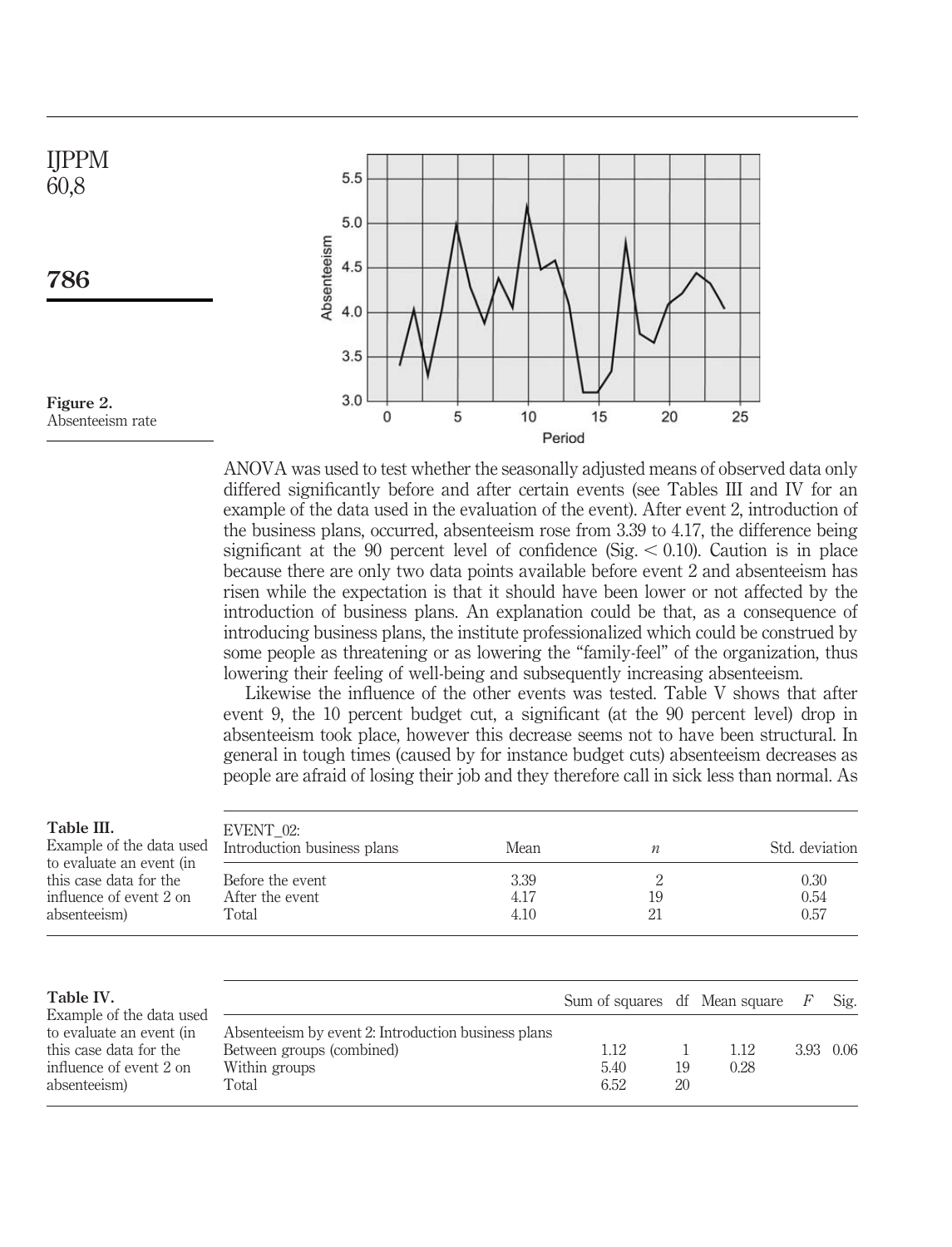|                     | Group Event                                                                                                                                      | After            | <b>Before</b><br>Absenteeism | Sig.              | Before After<br>satisfaction<br>Client |                | Sig.                          | Before After<br>Chargeability |              | Sig.                            | Before After<br>Lead times |      | Si <sub>g</sub>    |                                             | Before After<br>Project loss | Sig              |
|---------------------|--------------------------------------------------------------------------------------------------------------------------------------------------|------------------|------------------------------|-------------------|----------------------------------------|----------------|-------------------------------|-------------------------------|--------------|---------------------------------|----------------------------|------|--------------------|---------------------------------------------|------------------------------|------------------|
| <u>လ က</u>          | Introduction business plans<br>get cut<br>20 per cent bud                                                                                        | 3.39<br>4.06     | $4.18$<br>$4.12$             | $0.06***$<br>0.83 | 7.50                                   | 7.65           | 0.40                          | $100.8\,$<br>96.2             | 97.5<br>99.0 | $0.31$<br>$0.25$                |                            |      |                    |                                             |                              |                  |
| 4 ඟ                 | irector<br>Start PM process<br>Appointment di<br>operations                                                                                      | $4.22$<br>$4.22$ | 4.12<br>4.04                 | 0.83              | 7.33                                   | $7.56$<br>7.70 | $0.00^{\, **}_{\, *}$<br>0.40 | 96.2<br>96.0                  | 99.4         | $0.25$ *                        |                            |      |                    |                                             |                              |                  |
| Z                   | Appointment new controller<br>ject mgmt<br>Introduction pro                                                                                      | 4.31             | 3.98                         | 0.21              | 7.43                                   | 7.70           | $0.02***$                     | 96.1                          | 99.7         | $0.13\,^*$                      |                            |      |                    |                                             |                              |                  |
| ာ                   | Obtaining ISO certification<br>10% budget cut                                                                                                    | 4.34             | 3.93                         | $0.10**$          | 7.46                                   | 7.71           | $0.03***$                     | 96.2                          | 100.0        | $0.11$ $^{\ast}$                |                            |      |                    |                                             |                              |                  |
| $\supseteq$         | Introduction CPM IT<br>system                                                                                                                    | 4.18             | 4.02                         | 0.55              | 7.52                                   | 7.70           | 0.11                          | 96.6                          | 100.5        | $0.11$ $^{\ast}$                | 87.0                       | 83.0 | $0.01^{***}$       | 97.0                                        | 92.3                         | 0.45             |
| $^{12}$             | Start measurement all CSF/<br>Start TOP-program<br>KPI                                                                                           | 4.11             | 4.09                         | 0.93              | 7.57                                   | 7.69           | 0.37                          | 96.9                          |              | $100.4 \cdot 0.17$ <sup>*</sup> | 85.5                       | 82.9 | $0.03***$          | 96.0                                        | 92.0                         | 0.39             |
| $\mathbf{r}$        | Introduction counselling<br>cycle                                                                                                                | 4.05             | 4.19                         | 0.62              | 7.59                                   | 7.67           | 0.47                          | 97.4                          | 99.7         | 0.41                            | 85.0                       | 82.8 | $0.03***$          | 91.3                                        | 93.2                         | 0.65             |
| $\frac{16}{17}$     | Extension ISO certification<br>Obtaining IiP certification<br>Start acquisition training<br>Establishing C&M<br>department                       | 4.06<br>4.11     | 4.03<br>4.27                 | $0.54$<br>$0.90$  | $7.60\phantom{00}$                     | $\frac{16}{2}$ | $0.50$<br>$0.15$              | 97.1                          | $105.7\,$    | $0.02***$                       | 83.4<br>83.5               | 83.3 | $\bf 0.64$<br>0.91 | $\begin{array}{c} 93.6 \\ 93.1 \end{array}$ | 91.6<br>89.0                 | $0.58$<br>$0.52$ |
| Notes:              | 80 percent, confidence level; ** significant at 90 percent confidence level; **** significant at 95 percent confidence level<br>* Significant at |                  |                              |                   |                                        |                |                               |                               |              |                                 |                            |      |                    |                                             |                              |                  |
|                     |                                                                                                                                                  |                  |                              |                   |                                        |                |                               |                               |              |                                 |                            |      |                    |                                             |                              |                  |
| on the various KPIs | Table V.<br>Significance of the events                                                                                                           |                  |                              |                   |                                        |                |                               |                               |              |                                 |                            |      | 787                |                                             | performance<br>management    | The impact of    |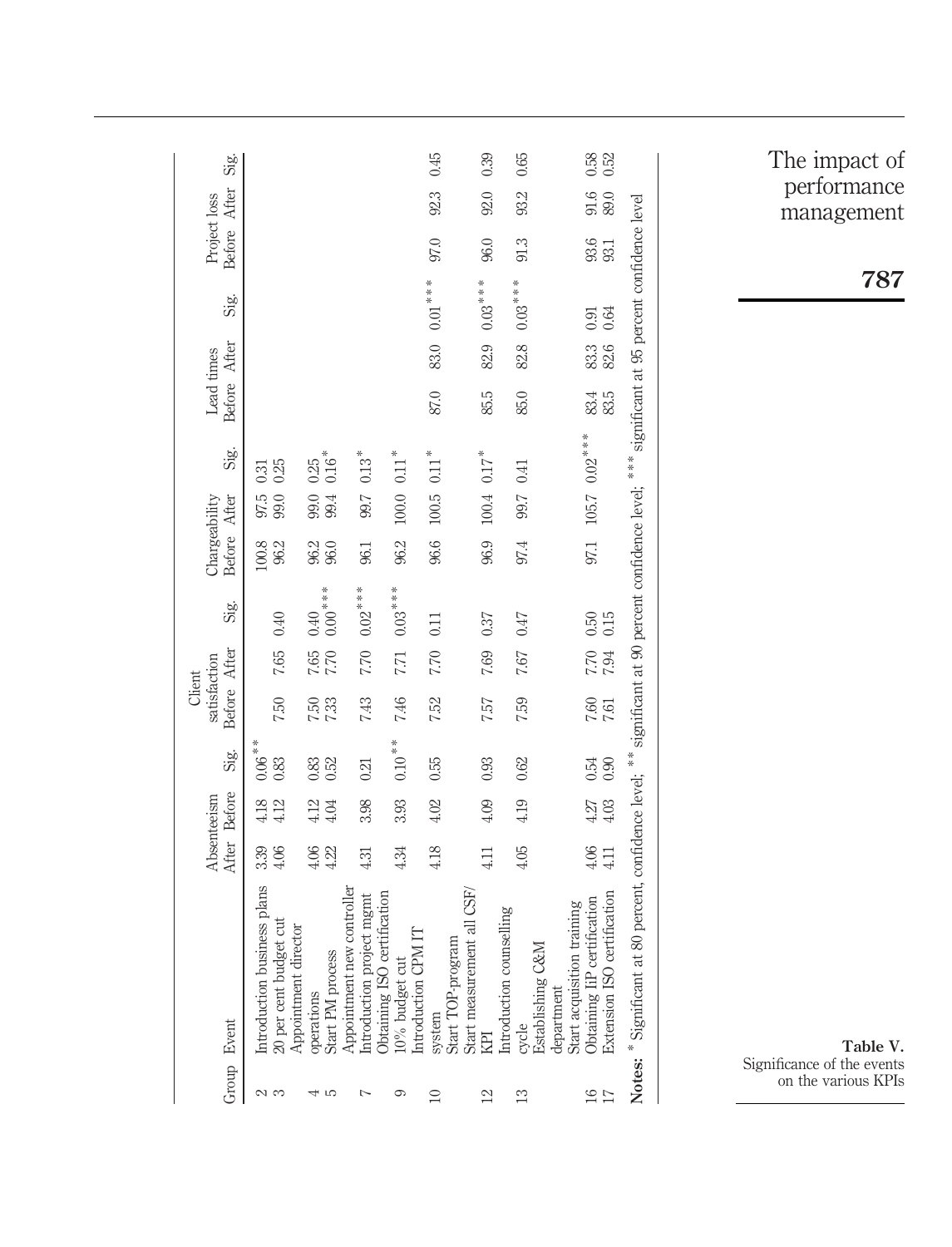soon as the situation of the organization improves, people return to their normal behaviour, potentially increasing absenteeism.

#### Impact on customer satisfaction

Customer satisfaction is defined as the average score that customers give (on a scale from 1 to 10) in regard to their satisfaction with Trimbos' work[2]. The higher the score is, the higher the level of satisfaction. For the periods 1 until 6 no data was available for customer satisfaction. Missing quarterly data (in this case for 9, 13 and 21) were inputted in order to assess seasonality (Figure 3). No large seasonal influences were found, and therefore ANOVA was applied to the unadjusted series. Table V shows that customer satisfaction increased significantly after the consecutive (groups of) events 5 (start of the PM process/appointment of the new controller), 7 (introduction of project management/obtaining ISO certification) and 9 (the 10 percent budget cut). This pattern in the results may indicate that any impact of event 9 may actually be the carry-over effect of the preceding events 5 and 7 (which took place within 4 months before the occurrence of event 9).

#### Impact on chargeability

Chargeability is defined as the number of employees' work hours that is paid for by customers versus the total number of employees' work hours available. The higher the percentage is, the better the institute's result. Missing quarterly data (in this case for 4, 5, 22, 23 and 24) were filled-in with extrapolated data (Figure 4). Then it was tested whether there were seasonal influences, none could be found.

Figure 4 depicts a fanciful development of the chargeability with upward and downward peaks at both the beginning and the ending of the time series. From quarter 5 to 16 there is a consistent increase in chargeability, as is the case in quarters 20 to 22. Despite the irregular pattern of the chargeability there are almost significant impacts to be detected for events 5 (start of the PM process/appointment of the new controller), 7 (introduction of project management/obtaining ISO certification), 9 (the 10 percent budget cut), 10 (introduction of the CPM IT system/start of the TOP program) and 12 (start measurement of all CSF/KPIs). For event 16 (obtaining the IiP certification) the impact is significant (Table V).



Figure 3. Customer satisfaction score

IJPPM 60,8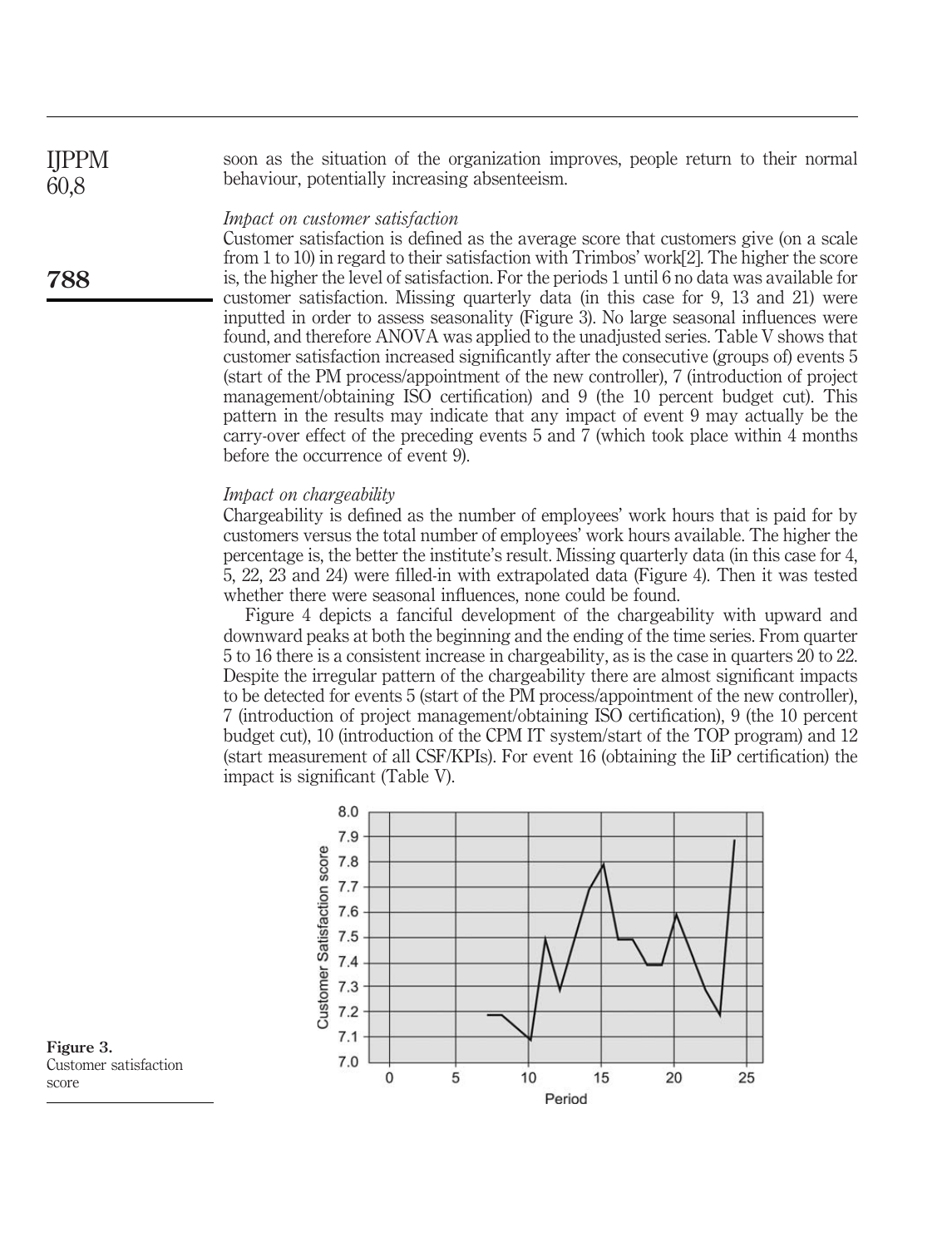

# Impact on lead time

Lead time is defined as the number of projects that is finalized without delay versus the total number of projects finalized. The higher the percentage is the better. For the periods 1 until 13 no data was available for lead time (Figure 5) so the impact of events 1 to 9 cannot be identified. Table V shows that the lead times increased significantly after events 10 (introduction of the CPM IT system/start of the TOP program), 12 (start measurement of all CSF/KPIs) and 13 (introduction of the counselling cycle/establishing the C&M department/start of the acquisition training).

## Impact on project loss

Project loss is defined as the number of projects that is finalized with an overrun of the budget in excess of *e* 5,000 versus the total number of projects finalized. The lower the



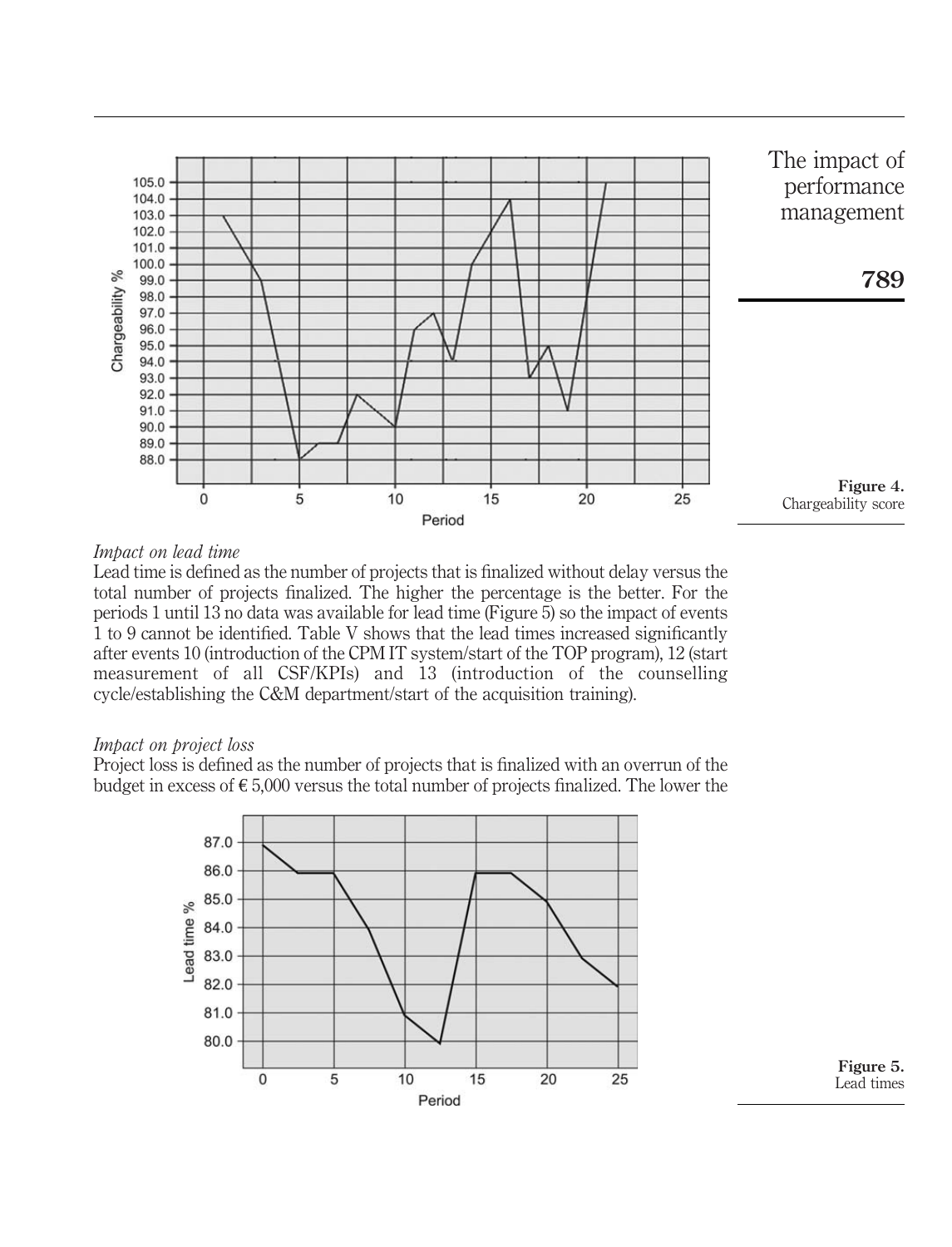| <b>IIPPM</b><br>60,8 | percentage is, the better the result of the institute. For the periods 1 until 13 no data was<br>available for lead time (Figure 6) so the impact of events 1 to 9 cannot be identified.<br>After testing it seemed there was a seasonal pattern but the time series was too short to<br>make a definitive statement in this regard. ANOVA therefore was applied to<br>unadjusted data. Table V shows that none of the events had a significant impact on |
|----------------------|-----------------------------------------------------------------------------------------------------------------------------------------------------------------------------------------------------------------------------------------------------------------------------------------------------------------------------------------------------------------------------------------------------------------------------------------------------------|
| 790                  | project losses.                                                                                                                                                                                                                                                                                                                                                                                                                                           |

#### Discussion and conclusion

Table VI provides an overview of the significance of the events. As can be seen from this table, the events which had most impact were 5 (start PM process/appointment new controller), 7 (introduction project management/obtaining ISO certification) and 9 (10 percent budget cut by the Ministry), with event 9 having the biggest impact on three KPIs. The KPI Customer Satisfaction was most significantly impacted by the events, with KPI Chargeability a close second.

From Table VI it can be concluded that the introduction of PM had an external impact as customer satisfaction was significantly affected in a positive way. This result was expected from the literature which states that PM will affect non-financial performance positively, and especially client satisfaction (de Waal, 2007). The reason for this is because of better commitment of process owners through the application of PM, better perception of the company's values through PM reporting, and improved strategic resource deployment based on PM (McCune, 1989; Pock et al., 2004). In the case of Trimbos all these reasons were valid as customer satisfaction was measured, reported and discussed in a structured manner throughout the institute, thereby receiving more and more dedicated attention than before. The same goes for event 7 (introducing project management/obtaining ISO certification) which had the specific goal of improving project execution, thereby making customers more satisfied with the projects undertaken for them by Trimbos, and in the process increasing chargeability of people. This ties in with the finding of Verbeeten (2008) that the definition of clear and measurable goals is positively associated with performance in non-profit organizations.



Figure 6. Project losses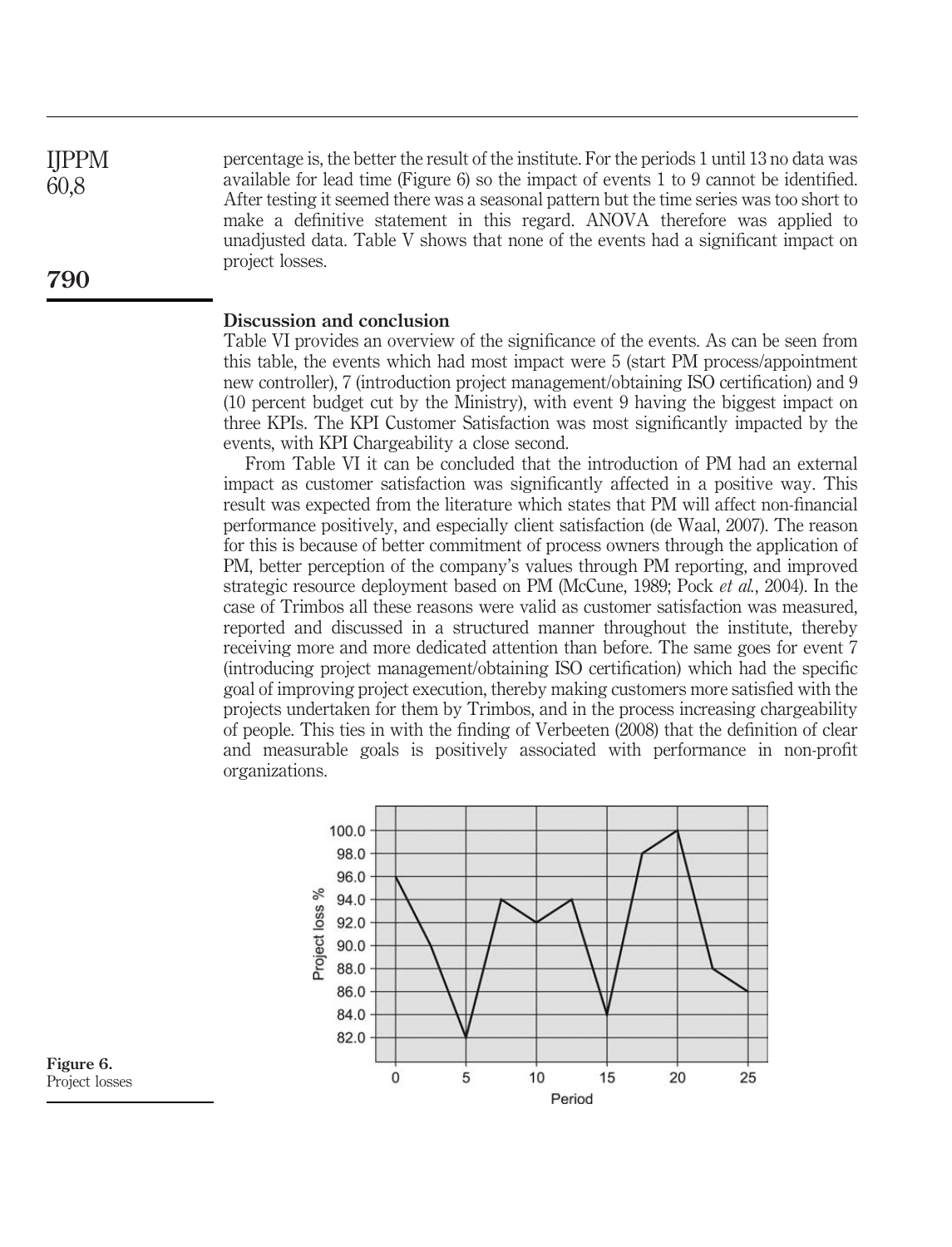| Group Event |                                                                                                                                                                                                                                | Absenteeism   | Customer<br>satisfaction | Chargeability    | Lead<br>times  | Project<br>losses | The impact of<br>performance                  |
|-------------|--------------------------------------------------------------------------------------------------------------------------------------------------------------------------------------------------------------------------------|---------------|--------------------------|------------------|----------------|-------------------|-----------------------------------------------|
| 2           | Introduction business<br>plans                                                                                                                                                                                                 | $\ast$ $\ast$ |                          |                  |                |                   | management                                    |
| 3           | $20\%$ budget cut                                                                                                                                                                                                              |               |                          |                  |                |                   |                                               |
| 4           | Appointment director<br>operations                                                                                                                                                                                             |               |                          |                  |                |                   | 791                                           |
| 5           | Start PM process<br>Appointment new                                                                                                                                                                                            |               | $*** +$                  | $*$ 1            |                |                   |                                               |
| 7           | controller<br>Introduction project<br>management<br>Obtaining ISO                                                                                                                                                              |               | *** $+$                  | $*$ 1            |                |                   |                                               |
|             | certification                                                                                                                                                                                                                  | $***$ +       | *** $+$                  | $*$ <sup>+</sup> |                |                   |                                               |
| 9<br>10     | $10\%$ budget cut                                                                                                                                                                                                              |               |                          | $*$ <sup>1</sup> | $***$          |                   |                                               |
|             | Introduction CPM IT<br>system                                                                                                                                                                                                  |               |                          |                  |                |                   |                                               |
| 12          | Start TOP-program<br>Start measurement of all<br><b>CSF/KPI</b>                                                                                                                                                                |               |                          | $*$ <sup>+</sup> | $\ast\ast\ast$ |                   |                                               |
| 13          | Introduction counselling<br>cycle<br>Establishing C&M<br>department<br>Start acquisition<br>training                                                                                                                           |               |                          |                  | $\ast\ast\ast$ |                   |                                               |
| 16          | Obtaining IiP<br>certification                                                                                                                                                                                                 |               |                          | *** $+$          |                |                   |                                               |
| 17          | <b>Extension ISO</b><br>certification                                                                                                                                                                                          |               |                          |                  |                |                   | Table VI.                                     |
|             | <b>Notes:</b> $* =$ significant at 80 percent confidence level; $* * =$ significant at 90 percent confidence level;<br>*** = significant at 95 percent confidence level; $\uparrow$ = positive, $\downarrow$ = negative effect |               |                          |                  |                |                   | Overview of the<br>significance of all events |

The 10 percent budget cut by the Ministry (event 9) dramatically increased the sense of urgency among Trimbos' institute that quality (i.e. customer satisfaction) and efficiency (i.e. absenteeism and chargeability) had to be heightened considerably. Recent literature (O'Toole and Meier, 2010) shows that budgetary cuts of 10 percent or more in a public organization cause an immediately drop in performance for several KPIs. These negative performance effects can be mitigated by managerial adjustments, if management pays immediate and dedicated attention to these KPIs, as was the case at Trimbos.

It is not directly clear why the KPI Lead times was impacted negatively by the events 10 (introduction of the CPM IT system/start of the TOP program), 12 (start measurement of all CSF/KPIs) and 13 (introduction of the counselling cycle/establishing the C&M department/start of the acquisition training). One possible explanation could be that the manner in which this KPI is measured became more strict through the years. Before the automatic measurement of the KPIs (event 10), the end-dates of the projects used to be the dates that were agreed with the customer, even when this was a delayed date. After event 10, the date that was used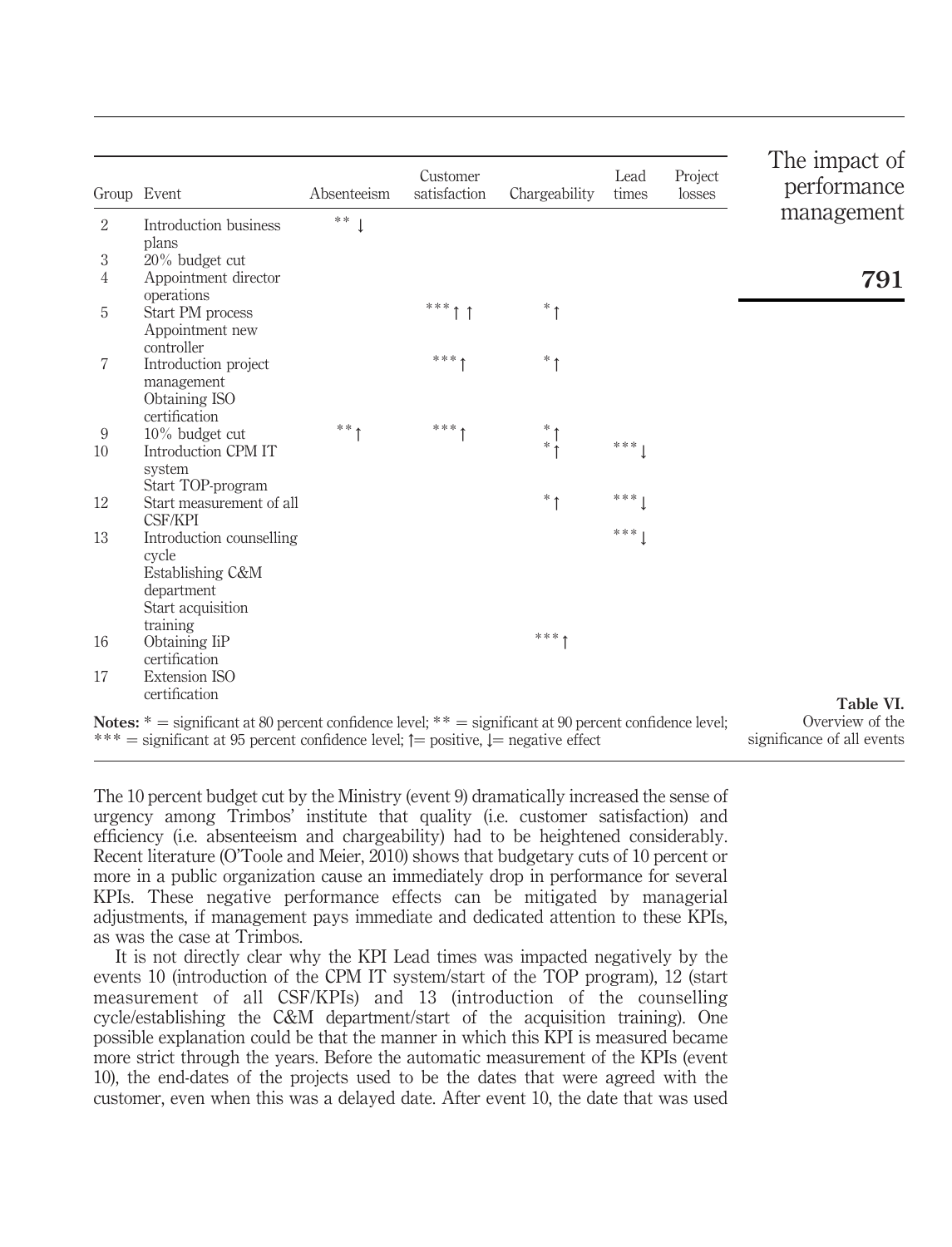was the end-date that was originally agreed with the customer. So even when the customer agreed with a delay, the end-date was not changed in the system anymore. Another explanation could be that a process of habituation took place (Murphy and McSweeney, 2003). After the initial newness of and management focus on CSFs and KPIs, people started to take performance management for granted and involuntarily started to pay less attention to it. This could result in slowly declining results, as de Waal (2007) pointed out that performance management needs continues high management attention to be successful.

The fact that event 12 (start measurement all CSF/KPIs) does not have a clear significant positive effect could be explained by the fact that the initial advantage of PM has already been achieved after event 5 (start PM process/appointment of the new controller) when the CFSs and KPIs were initially introduced. After all, as Heinrich (2002) shows, even when the initial set of indicators is complete, managers of the institute can still generate enough information from this imperfect data to start acting.

The research question, "How does the introduction of performance management affect the performance of a not-for-profit organisation?", can now be answered. Table VI shows that introducing PM does have impact on the results of a non-profit organization though not always in the expected, positive way. Although it is difficult to isolate the effects of one technique (in this case PM) because of the many things going on in an organisation, taken the extensive research into events which took place during the researched period into account, we can be fairly certain that at least a big part of the performance change can be explained by PM and other projects aimed at improving the performance of the institute. The research described in this article therefore supports managers who want to introduce PM to improve the results of their non-profit organisation. This result is in contradiction with recent research at UK non-profit organisations where it was found that PM was mainly used to monitor and assess the use of funds and limited attention was given to supporting the continuous improvement of the UK third sector (Moxham, 2010). Reasons for this given were the complexity of measuring performance in the non-profit sector and inconsistent use of PM. This enforces another finding from the research described in this article, namely that introducing and using PM needs continuous attention of management in order to become and stay successful in the long term. The practical implication of the research is that it is worthwhile for managers of a non-profit organisation to implement PM in order to improve the results of their organisation. At the same time managers are warned, by the outcome of the research, that their continuous and dedicated attention to the implementation process of PM is crucial for the successful implementation and use of the new CSFs and KPIs. In addition, they can expect mixed results of the implementation of PM but at the same time they can count on an improvement of the most important KPI, customer satisfaction. This knowledge can be used by management to manage the expectations of the organisation and its stakeholders in regard to the effect of PM.

## Limitations and further research

The research described in this article has several limitations. The main limitation is that the research concerns a case study in which only one organization has been subject of investigation. Whether PM will have the same performance effects in other organizations can therefore not be derived from the results of this research. Another

IJPPM 60,8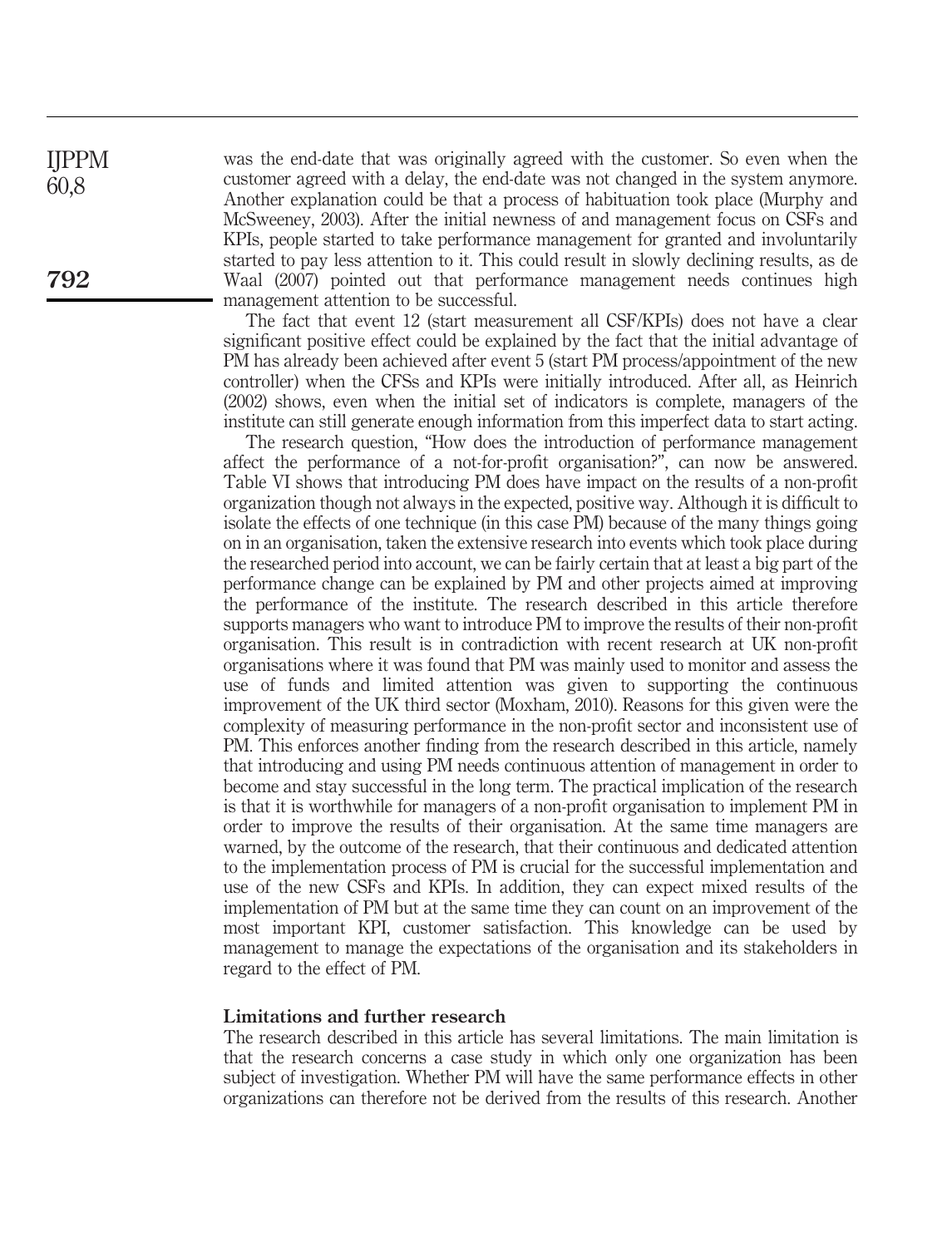limitation is that it is always difficult to isolate the effects of a particular event on the overall results of an organization. Although the effects of other events have been taken into account, it can not be ruled out that unlisted events and factors are in play. In addition, for all of the KPIs data was missing which was either extrapolated or left out of the calculations, this might have had an effect on the outcome of the time series analysis. Finally, the events and were treated independently in the study. Although it is a reasonable assumption that some of the events might have had effect on other events, analysing the precise interaction between events and variables is complex and was not part of our analysis, which is a limitation.

Further research opportunities are available through applying the method used here of an interrupted time-series design to evaluate the consequences of introducing PM at both non-profit organisations and profit organisations. This will increase our knowledge of the effects of PM and of the factors that play an important role during the implementation and subsequent use of PM.

#### **Notes**

- 1. In principle, seasonal effects, autonomous trends and external effects should be analyzed simultaneously, in "mixed models". An a priori seasonal adjustment followed by estimating external effects is less of a concern if all periods (quarters, in this case) are affected by a similar number of events which generally holds for long time series and/or a small number of events. In our sample the number of external effects ranges from an average of 7.7 for Q1 to 9.5 for Q4. The number of observations and the number of missing values in our sample however do not allow for more sophisticated mixed models.
- 2. The customer is the sponsor or grant provider of the project. However, this is not always the end-user of the "product". At the end of a project the customer is asked to fill in an evaluation form, including questions about the performance of the project team, the quality of the work, the satisfaction with the end result and the process.

#### References

- Adcroft, A. and Willis, R. (2005), "The (un)intended outcome of public sector performance measurement", International Journal of Public Sector Management, Vol. 8 No. 5, pp. 386-400.
- Ahn, H. (2001), "Applying the balanced scorecard concept: an experience report", Long Range Planning, Vol. 34, pp. 441-61.
- Andersen, H.V. and Lawrie, G. (2002), "Examining opportunities for improving public sector governance through better strategic management", in Neely, A., Walters, A. and Austin, R. (Eds), Performance Measurement and Management: Research and Action, Cranfield School of Management, Cranfield.
- Armstrong, M. and Baron, A. (1998), Performance Management, the New Realities, Institute of Personnel and Development, London.
- Banker, R.D., Potter, G. and Srinivasan, D. (2000), "An empirical investigation of an incentive plan that includes non-financial performance measures", The Accounting Review, Vol. 75 No. 1, pp. 65-92.
- Bourne, M., Franco, M. and Wilkes, J. (2003), "Corporate performance management", Measuring Business Excellence, Vol. 7, pp. 15-21.
- Bourne, M., Kennerley, M. and Franco-Santos, M. (2005), "Managing through measures: a study of impact on performance", Journal of Manufacturing Technology Management, Vol. 16 No. 4, pp. 373-95.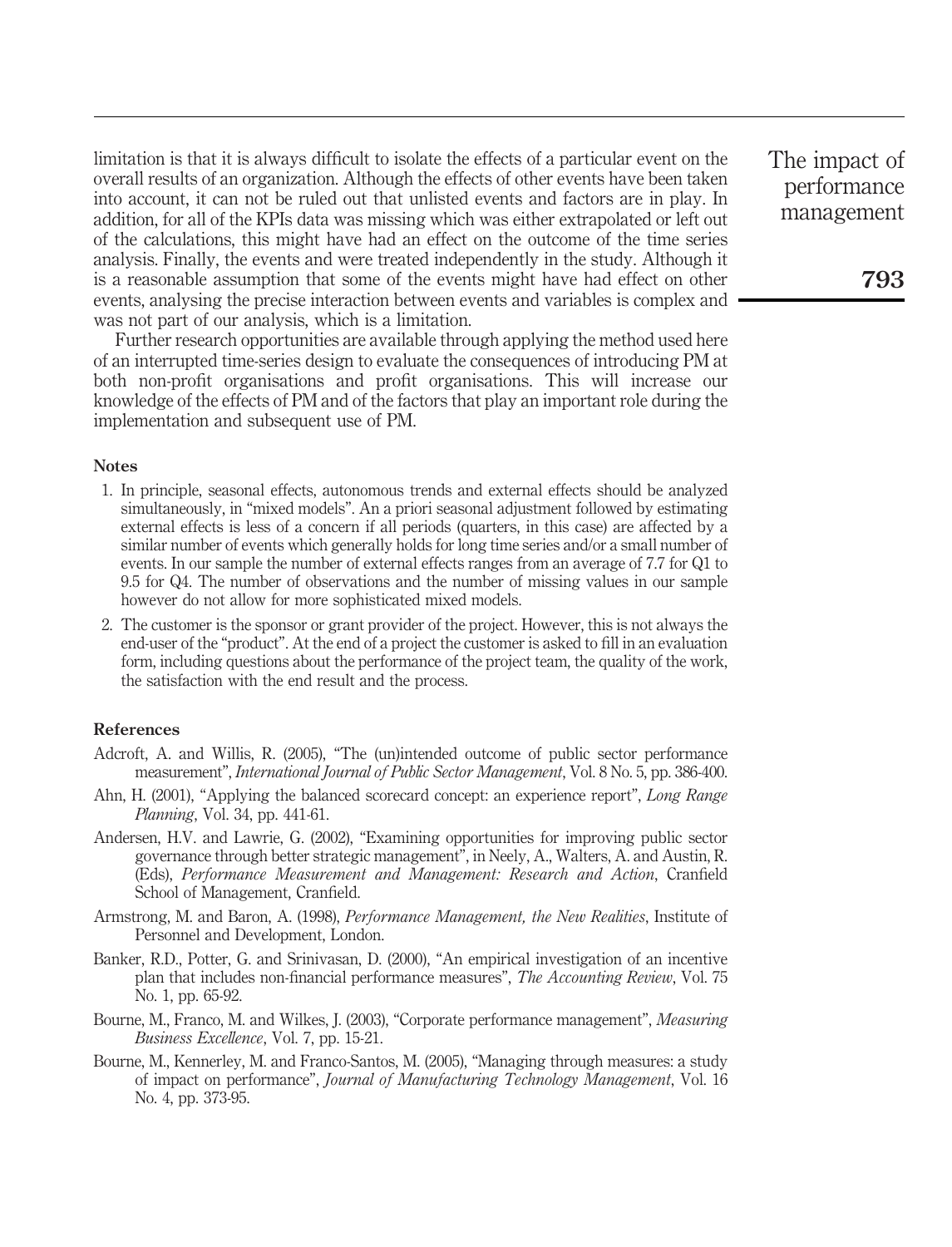| <b>IJPPM</b><br>60,8 | Bourne, M., Mills, J., Wilcox, M., Neely, A. and Platts, K. (2000), "Designing, implementing and<br>updating performance measurement systems", International Journal of Operations<br>& Production Management, Vol. 20 No. 7, pp. 754-71.     |
|----------------------|-----------------------------------------------------------------------------------------------------------------------------------------------------------------------------------------------------------------------------------------------|
|                      | Chang, H.H. (2006), "An empirical evaluation of performance measurement systems for total<br>quality management", Total Quality Management & Business Excellence, Vol. 17 No. 18,<br>pp. 1093-109.                                            |
| 794                  | Davis, S. and Albright, T. (2004), "An investigation of the effect of balanced scorecard<br>implementation on financial performance", Management Accounting Research, Vol. 15,<br>pp. 135-53.                                                 |
|                      | de Waal, A.A. (2007), Strategic Performance Management, a Managerial and Behavioural<br><i>Approach</i> , Palgrave Macmillan, London.                                                                                                         |
|                      | de With, E. and Dijkman, A. (2006), "Performance measurement and evaluation in Dutch listed<br>companies", in Roozen, F. and Steens, B. (Eds), Reflections on the Future of Finance and<br>Control, Kluwer, Deventer, pp. 317-40.             |
|                      | Epstein, M., Kumar, P. and Westbrook, R. (2000), "The drivers of customer and corporate<br>profitability: modelling, measuring, and managing the causal relationships", Advances in<br><i>Management Accounting, Vol. 9 No. 1, pp. 43-72.</i> |
|                      | Franco, M. and Bourne, M. (2003), "Factors that play a role in managing through measures",<br><i>Management Decision, Vol. 41 No. 8, pp. 698-710.</i>                                                                                         |
|                      | Greatbanks, R. and Tapp, D. (2007), "The impact of balanced scorecards in a public sector<br>environment", International Journal of Operations & Production Management, Vol. 27<br>No. 8, pp. 846-73.                                         |
|                      | Harris Mulvaney, R.R., Zwahr, M. and Baranowski, L. (2006), "The trend toward accountability:<br>what does it mean for HR managers?", Human Resource Management Review, Vol. 16,<br>pp. 431-42.                                               |
|                      | Heinrich, C.J. (2002), "Outcome-based performance management in the public sector: implications<br>for government accountability and effectiveness", Public Administration Review, Vol. 62<br>No. 6, pp. 712-23.                              |
|                      | Henri, J.F. (2006), "Management control systems and strategy: a resource-based perspective",<br>Accounting, Organizations & Society, Vol. 31 No. 6, pp. 529-58.                                                                               |
|                      | Holloway, J.A. (2000), "Investigating the impact of performance measurement", in Neely, A. (Ed.),<br>Performance Measurement – Past, Present, and Future, Centre for Business Performance,<br>Cranfield University, Cranfield, pp. 234-41.    |
|                      | Ittner, C. (2008), "Does measuring intangibles for management purposes improve performance?<br>A review of the evidence", <i>Accounting and Business Research</i> , Vol. 38 No. 3, pp. 261-72.                                                |
|                      | Ittner, C.D. and Larcker, D.F. (1998), "Are non-financial measures leading indicators of financial<br>performance? An analysis of customer satisfaction", Journal of Accounting Research,<br>Vol. 36, Supplement, pp. 1-35.                   |
|                      | Ittner, C.D., Larcker, D.F. and Randall, T. (2003), "Performance implications of strategic<br>performance measurement in financial services firms", Accounting, Organizations and<br>Society, Vol. 28 Nos 7-8, pp. 715-41.                    |
|                      | Jowett, P. and Rothwell, M. (1988), Rothwell Performance Indicators in the Public Sector,<br>Macmillan Press, Basingstoke.                                                                                                                    |
|                      | Kaplan, R.S. and Norton, D.P. (1996), Norton The Balanced Scorecard, Translating Strategy into<br>Action, Harvard Business School Press, Boston, MA.                                                                                          |
|                      | Langfield-Smith, K. (1997), "Management control systems and strategy: a critical review",<br>Accounting, Organizations and Society, Vol. 22 No. 2, pp. 207-32.                                                                                |
|                      |                                                                                                                                                                                                                                               |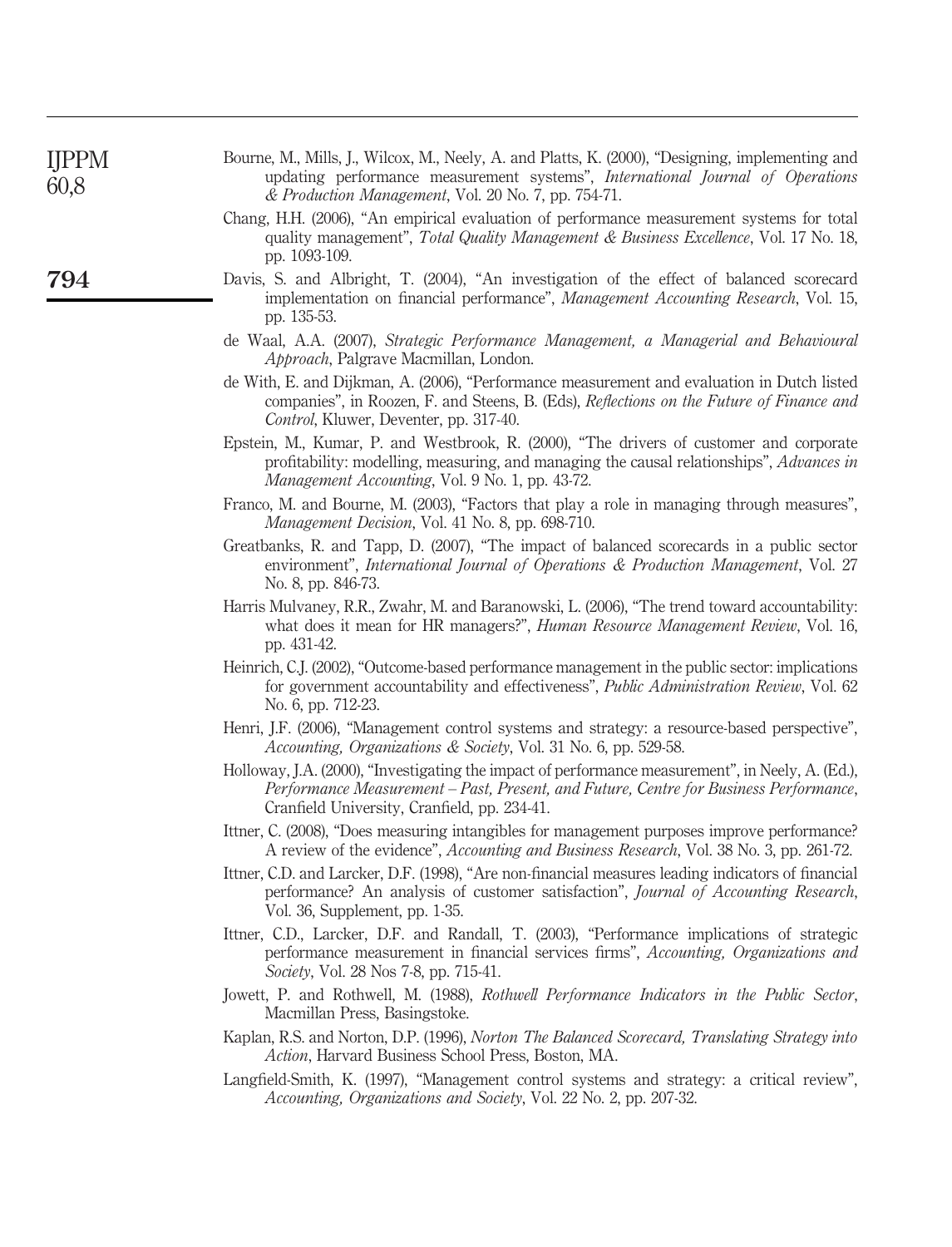- McCune, J.T. (1989), "Customer satisfaction as a strategic weapon: the implications for performance management", Human Resource Planning, Vol. 12 No. 3, pp. 195-204.
- Manville, G. (2007), "Implementing a balanced scorecard framework in a not for profit SME", International Journal of Productivity and Performance Management, Vol. 56 No. 2, pp. 162-9.
- Marcantonio, R.J. and Cook, T.D. (1994), "Convincing quasi-experiments: the interrupted time series and regression-discontinuity design", Handbook of Practical Program Evaluation, Jossey-Bass, San Francisco, CA.
- Moxham, C. (2009), "Performance measurement: examining the applicability of the existing body of knowledge to nonprofit organizations", International Journal of Operations & Production Management, Vol. 29 No. 7, pp. 740-63.
- Moxham, C. (2010), "Help or hindrance? Examining the role of performance measurement in UK nonprofit organizations", Public Performance & Management Review, Vol. 33 No. 3, pp. 342-54.
- Murby, L. and Gould, S. (2005), Effective Performance Management with the Balanced Scorecard, research report, CIMA, London.
- Murphy, E.S. and McSweeney, F.K. (2003), "Dynamic changes in reinforcer effectiveness: theoretical, methodological, and practical implications for applied research", Journal of Applied Behavior Analysis, Vol. 36 No. 4, pp. 421-38.
- Neely, A. (2005), "Update: the evolution of performance measurement research", International Journal of Operations & Production Management, Vol. 25 No. 12, pp. 1264-77.
- Neely, A. and Austin, R. (2000), "Measuring operations performance: past, present and future", in Neely, A. (Ed.), Performance Measurement: Past, Present and Future, Centre for Business Performance, Cranfield School of Management, Cranfield University, Cranfield, pp. 419-26.
- Neely, A., Kennerley, M. and Martinez, V. (2004), "Does the balanced scorecard work: an empirical investigation", in Neely, A., Kennerly, M. and Waters, A. (Eds), Performance Measurement and Management: Public and Private, Centre for Business Performance, Cranfield University, Cranfield, pp. 763-70.
- O'Toole, L.J. Jr and Meier, K.J. (2010), "In defense of bureaucracy", Public Management Review, Vol. 12 No. 3, pp. 341-61.
- Peljhan, D. and Tekavčič, M. (2006), "Dynamic relationship between management control systems and strategy and its impact on organisational performance management: a case study", in Neely, A., Kennerly, M. and Waters, A. (Eds), Performance Measurement and Management: Public and Private, Centre for Business Performance, Cranfield University, Cranfield, pp. 601-8.
- Perera, S., Harrison, G. and Poole, M. (1997), "Customer-focused manufacturing strategy and the use of operations-based non-financial performance measures: a research note", Accounting, Organizations and Society, Vol. 22 No. 6, pp. 557-72.
- Pinheiro de Lima, E., Gouvea da Costa, S.E. and Angelis, J.J. (2009), "Strategic performance measurement systems: a discussion about their roles", Measuring Business Excellence, Vol. 13 No. 3, pp. 39-48.
- Pock, T., Westlund, A. and Fahrni, F. (2004), "Gaining bilateral benefit through holistic performance management and reporting", Total Quality Management & Business Excellence, Vol. 15 Nos 5/6, pp. 557-67.